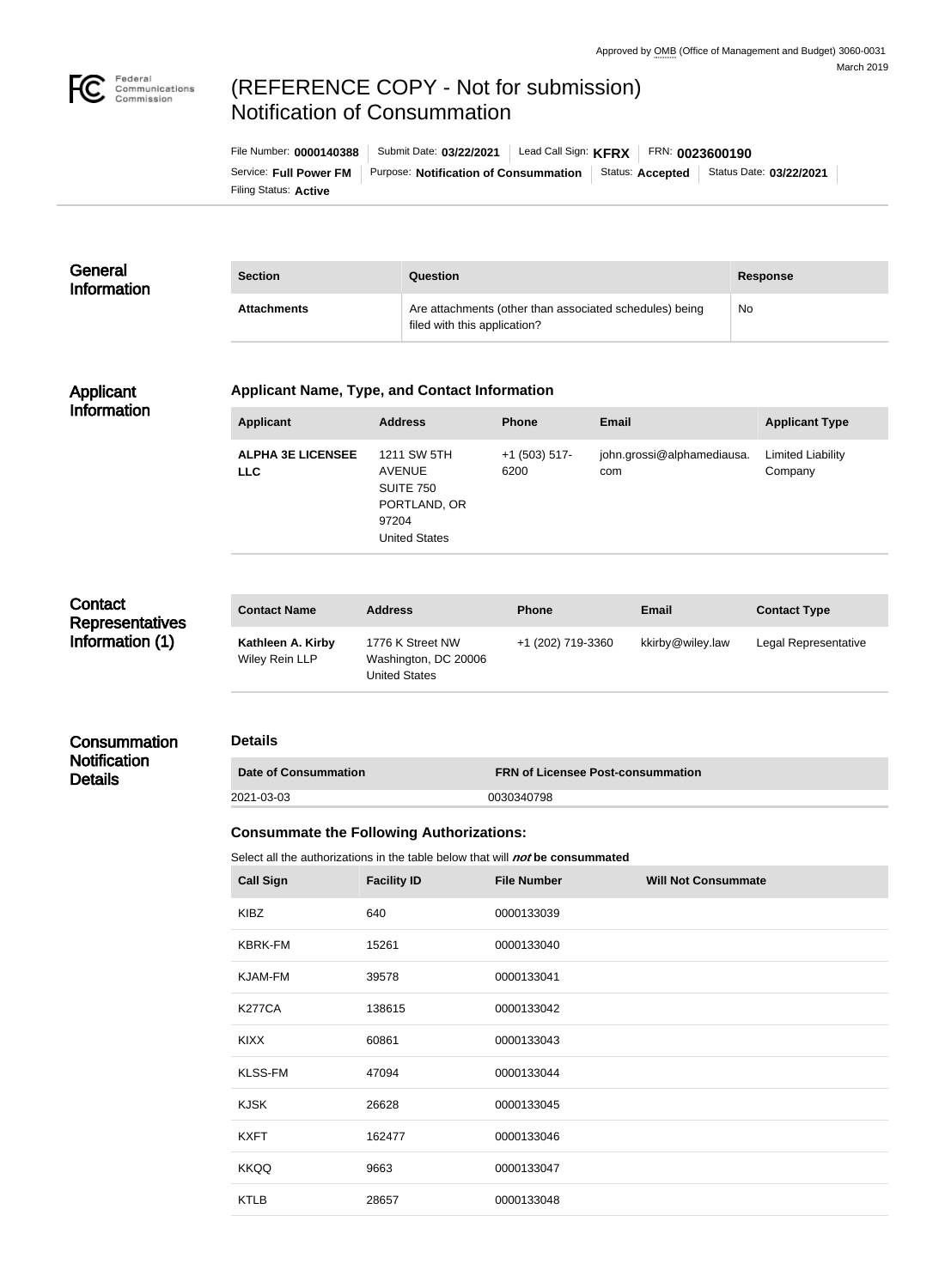| <b>KIAQ</b>    | 54641  | 0000133049 |
|----------------|--------|------------|
| KEEZ-FM        | 21193  | 0000133050 |
| <b>KLGR</b>    | 9680   | 0000133051 |
| <b>KKEZ</b>    | 35892  | 0000133052 |
| <b>KLIR</b>    | 26627  | 0000133053 |
| <b>KFOR</b>    | 34436  | 0000133054 |
| <b>KKOT</b>    | 28149  | 0000133055 |
| <b>KZKX</b>    | 53143  | 0000133056 |
| <b>KAUS</b>    | 50677  | 0000133057 |
| <b>KLQL</b>    | 39260  | 0000133058 |
| KLGR-FM        | 9654   | 0000133059 |
| <b>KJAM</b>    | 39580  | 0000133060 |
| <b>KQAD</b>    | 39259  | 0000133061 |
| <b>KSDR-FM</b> | 20433  | 0000133062 |
| <b>KRIB</b>    | 47095  | 0000133063 |
| KYSM-FM        | 20400  | 0000133064 |
| <b>KMKO-FM</b> | 164294 | 0000133065 |
| KIAI           | 30115  | 0000133066 |
| <b>KWAT</b>    | 60856  | 0000133067 |
| <b>KKSD</b>    | 63598  | 0000133068 |
| <b>KSDR</b>    | 20432  | 0000133069 |
| <b>K269EC</b>  | 23467  | 0000133070 |
| <b>K268DF</b>  | 141262 | 0000133071 |
| K244FA         | 147922 | 0000133072 |
| <b>KRBI-FM</b> | 31873  | 0000133073 |
| <b>KLMS</b>    | 54708  | 0000133074 |
| <b>KJJQ</b>    | 9677   | 0000133075 |
| <b>KAUS-FM</b> | 50660  | 0000133076 |
| <b>KTTT</b>    | 28148  | 0000133077 |
| KDLO-FM        | 60865  | 0000133078 |
| <b>KBRK</b>    | 15263  | 0000133079 |
| <b>KYTC</b>    | 49798  | 0000133080 |
| <b>KFRX</b>    | 57287  | 0000133081 |
| <b>KTGL</b>    | 53141  | 0000133082 |
| <b>KATE</b>    | 12670  | 0000133083 |
| <b>KVFD</b>    | 60862  | 0000133084 |
| <b>KDBX</b>    | 87411  | 0000133085 |
|                |        |            |